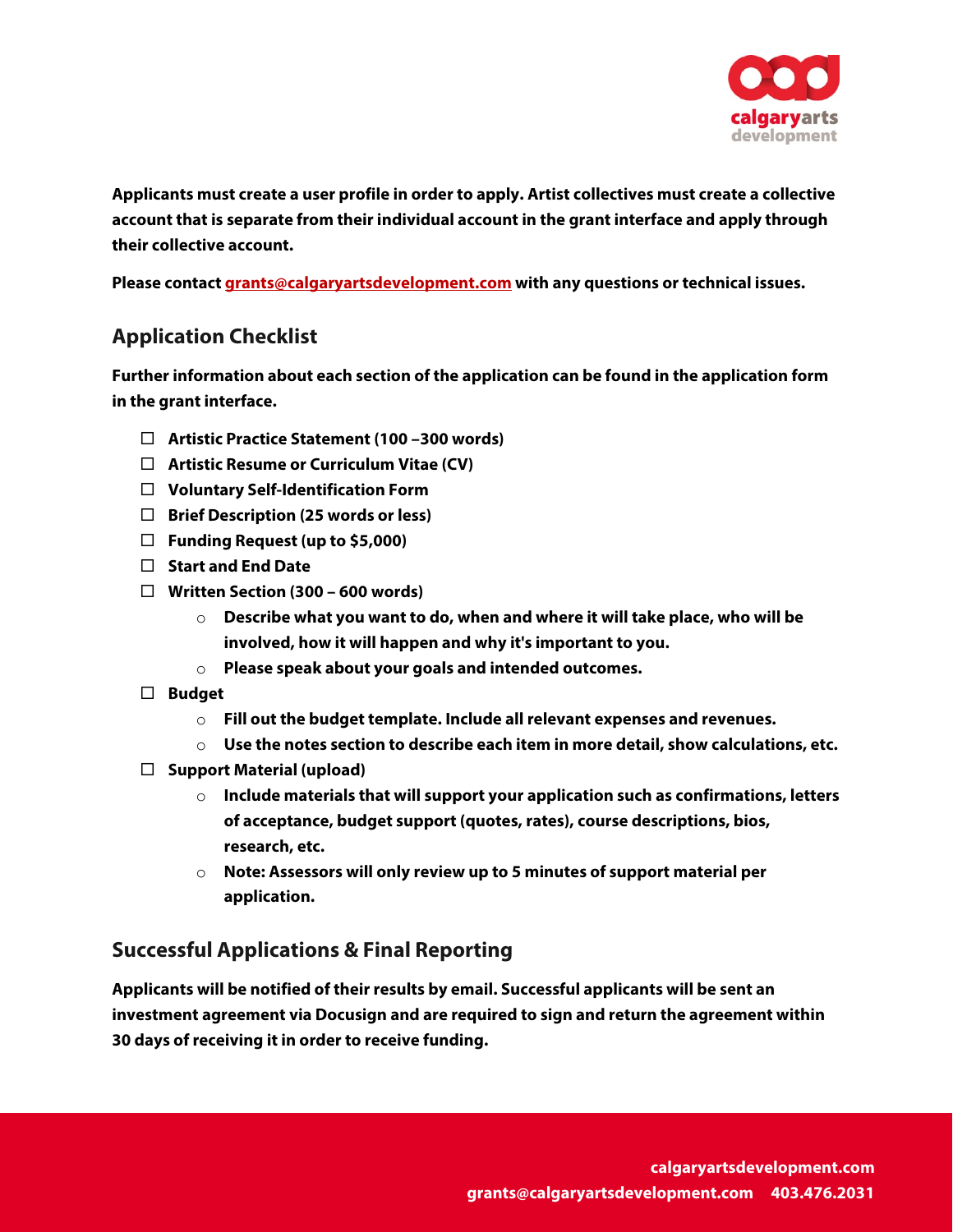

We use electronic fund transfe**to** make grant payments. If your application is approved, you will be **required to provide a void cheque or direct deposit form with your banking information. Please let us know if you need any help with this.**

**Calgary Arts Development will provide a T4A tax form for individuals who receive more than**  \$500 intotal during the 2022 tax year. This includes the rimary applicant who may be representinga collective of artists. Please nothatyou must have a valid CanadiafiocialInsurance Number or IndividualTax Number to receive this grant. **J**bu have any question about tax requirement for **artist grants, itisa good idea to discussthese witha taxprofessionalor consult Canada Revenue**  Agency guidelinesThere isalso additional tax information in ourvestment Program FAQ.

| $\blacksquare$ |                      |               | $\Box \qquad \Box$ |
|----------------|----------------------|---------------|--------------------|
|                | $\Box$ $\Box$ $\Box$ | $\mathbf \Pi$ |                    |
| $\Box$         |                      |               |                    |

**In your final report, we would like to know:**

- $\bullet$  8IBUZPVBDDPND $\bullet$
- $\bullet$  )PXUIFHSBOU  $\bullet$
- 
- $\bullet$  0  $\bullet$  0  $\bullet$  0  $\bullet$  0  $\bullet$  0  $\bullet$  0  $\bullet$  0  $\bullet$  0  $\bullet$  0  $\bullet$  0  $\bullet$  0  $\bullet$  0  $\bullet$  0  $\bullet$  0  $\bullet$  0  $\bullet$  0  $\bullet$  0  $\bullet$  0  $\bullet$  0  $\bullet$  0  $\bullet$  0  $\bullet$  0  $\bullet$  0  $\bullet$  0  $\bullet$  0  $\bullet$  0  $\bullet$  0  $\bullet$  0  $\bullet$  0  $\bullet$  0  $\bullet$  0  $\bullet$
- $\bullet$  0  $\bullet$  0  $\bullet$  0  $\bullet$  0  $\bullet$  0  $\bullet$  0  $\bullet$  0  $\bullet$  0  $\bullet$  0  $\bullet$  0  $\bullet$  0  $\bullet$  0  $\bullet$  0  $\bullet$  0  $\bullet$  0  $\bullet$  0  $\bullet$  0  $\bullet$  0  $\bullet$  0  $\bullet$  0  $\bullet$  0  $\bullet$  0  $\bullet$  0  $\bullet$  0  $\bullet$  0  $\bullet$  0  $\bullet$  0  $\bullet$  0  $\bullet$  0  $\bullet$  0  $\bullet$  0  $\bullet$

## **Additional Files**

**Policies**

**[Accommodation & Accessibility Policy](https://calgaryartsdevelopment.com/policies/grant-investment-program-policies-2022/) [Application Assistance Policy](https://calgaryartsdevelopment.com/policies/grant-investment-program-policies-2022/) [Deadline Extension Policy](https://calgaryartsdevelopment.com/policies/grant-investment-program-policies-2022/) [Disclosure of Grant Information Policy](https://calgaryartsdevelopment.com/policies/grant-investment-program-policies-2022/)**